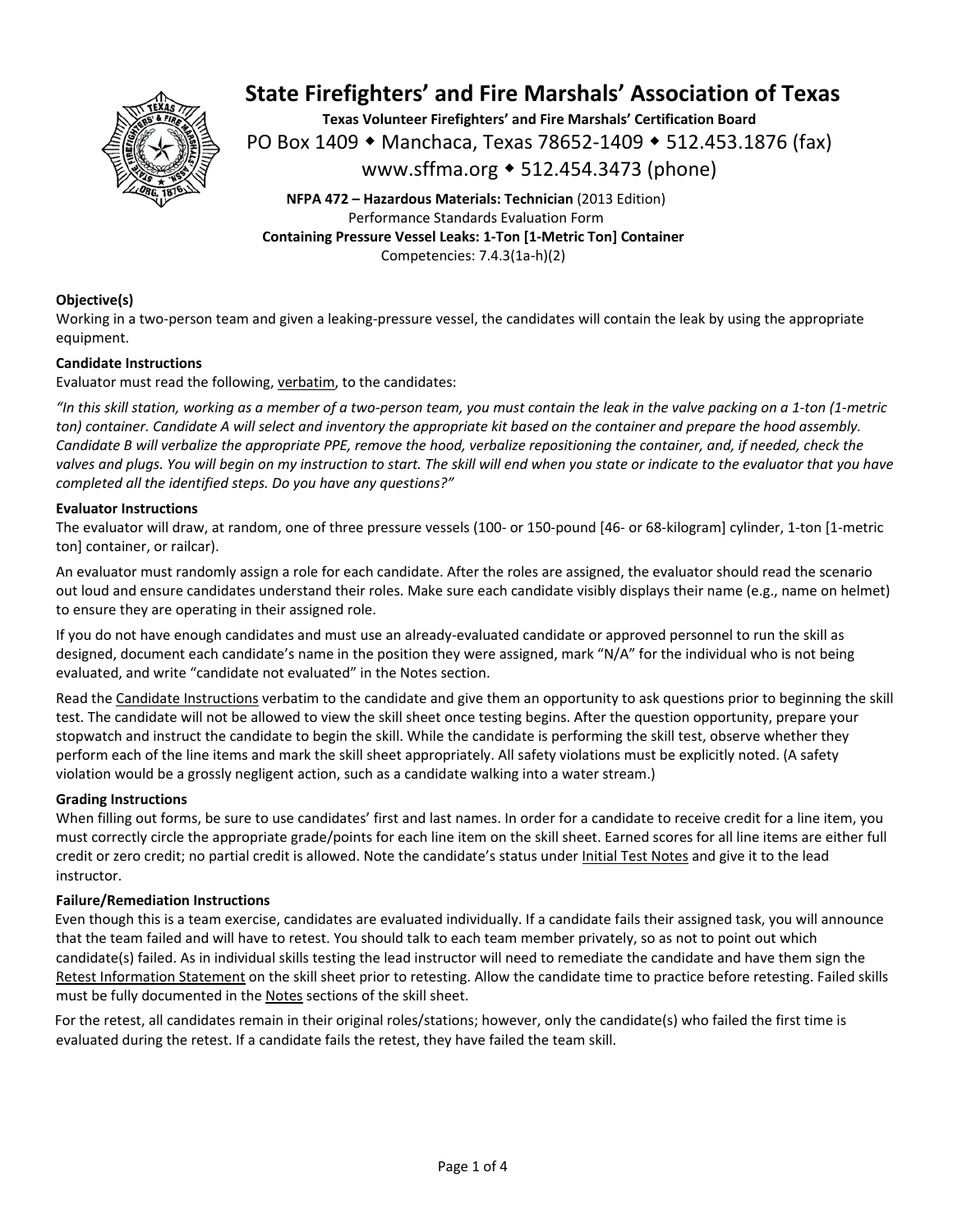

**Texas Volunteer Firefighters' and Fire Marshals' Certification Board**  PO Box 1409 • Manchaca, Texas 78652-1409 • 512.453.1876 (fax) www.sffma.org 512.454.3473 (phone)

**NFPA 472 – Hazardous Materials: Technician** (2013 Edition) Performance Standards Evaluation Form **Containing Pressure Vessel Leaks: 1‐Ton [1‐Metric Ton] Container**  Competencies: 7.4.3(1a‐h)(2)

#### **Preparation and Equipment**

Evaluation materials:

- 1, 1-ton (1-metric ton) chlorine training container:
- 1 chlorine kit A
- 1 chlorine kit B
- 1 chlorine kit C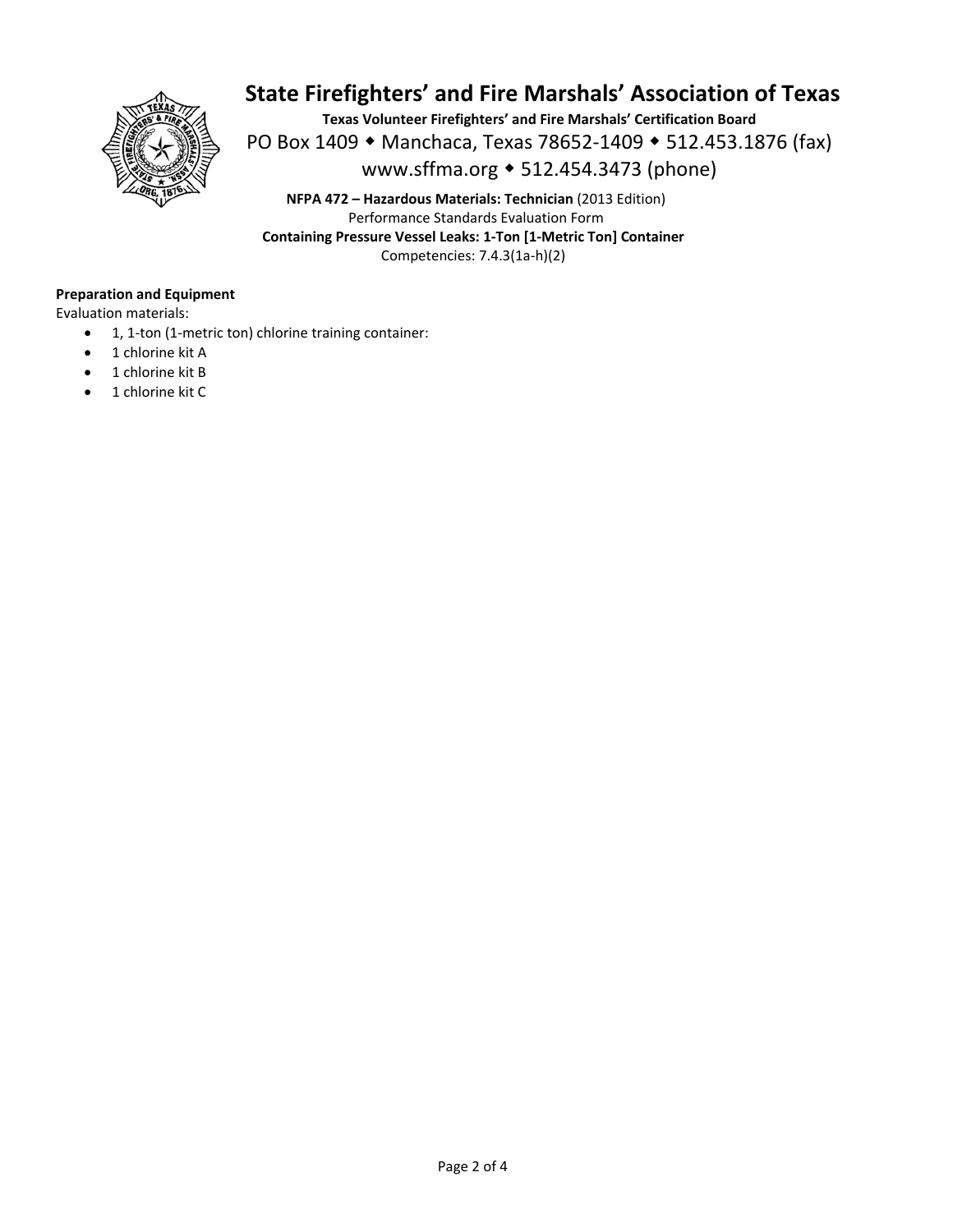

**Texas Volunteer Firefighters' and Fire Marshals' Certification Board** 

PO Box 1409 • Manchaca, Texas 78652-1409 • 512.453.1876 (fax)

www.sffma.org 512.454.3473 (phone)

### **NFPA 472 – Hazardous Materials: Technician** (2013 Edition) Performance Standards Evaluation Form **Containing Pressure Vessel Leaks: 1‐Ton [1‐Metric Ton] Container**

Competencies: 7.4.3(1a‐h)(2)

| Evaluation Location:   |                               | Date: |
|------------------------|-------------------------------|-------|
| Evaluator 1 Name:      | Retest Evaluator 1 Name:      |       |
| Evaluator 1 Signature: | Retest Evaluator 1 Signature: |       |
| Evaluator 2 Name:      | Retest Evaluator 2 Name:      |       |
| Evaluator 2 Signature: | Retest Evaluator 2 Signature: |       |

Evaluators may not evaluate a skill if a conflict of interest exists. A conflict may be defined as an interest that affects, or appears likely to affect the judgment or conduct of an individual associated with the skills testing process. An evaluator may not participate in the skills testing process for an immediate family member, classmate, or if the evaluator was the class instructor for the skill.

### **Skill Performance Criteria: Containing Pressure Vessel Leaks: 1‐Ton [1‐Metric Ton] Container**

| <b>Candidate A:</b>                                                                                  |      |      |      |      |
|------------------------------------------------------------------------------------------------------|------|------|------|------|
| Verbalizes the selection of appropriate kit for task (kit B)                                         |      | Fail | Pass | Fail |
| Verbalizes inventory of kit components                                                               | Pass | Fail | Pass | Fail |
| Prepares hood by removing outlet cap from vent valve on hood, opens valve, and applies gasket        | Pass | Fail | Pass | Fail |
| Places gasket over leaking valve                                                                     | Pass | Fail | Pass | Fail |
| Places and holds hood over leaking valve                                                             |      |      |      |      |
| Closes valve and replaces outlet cap on hood                                                         |      |      |      |      |
| Checks for leaks and adjusts as needed to ensure leak is sealed off and verbalizes the use of vapors |      |      |      |      |
| from aqueous ammonia                                                                                 |      |      |      |      |
| Verbalizes the selection of appropriate kit for task (kit B)                                         | Pass | Fail | Pass | Fail |
| <b>Overall Performance Rating:</b> (Pass = must correctly perform all Pass/Fail items)               |      | Fail | Pass | Fail |

| <b>Candidate A Initial Test Notes:</b> | <b>RETEST INFORMATION</b><br>It is very important that you, as an examinee, understand the number of<br>attempts allowed on the performance skills examination. You are allowed<br>only one retest for each failed skill station. |
|----------------------------------------|-----------------------------------------------------------------------------------------------------------------------------------------------------------------------------------------------------------------------------------|
| <b>Candidate A Retest Notes:</b>       | have read and<br>understand the above information on retesting.<br>$\Box$ I have received sufficient retraining and remediation.                                                                                                  |
|                                        | <b>Signature</b><br><b>Date</b>                                                                                                                                                                                                   |